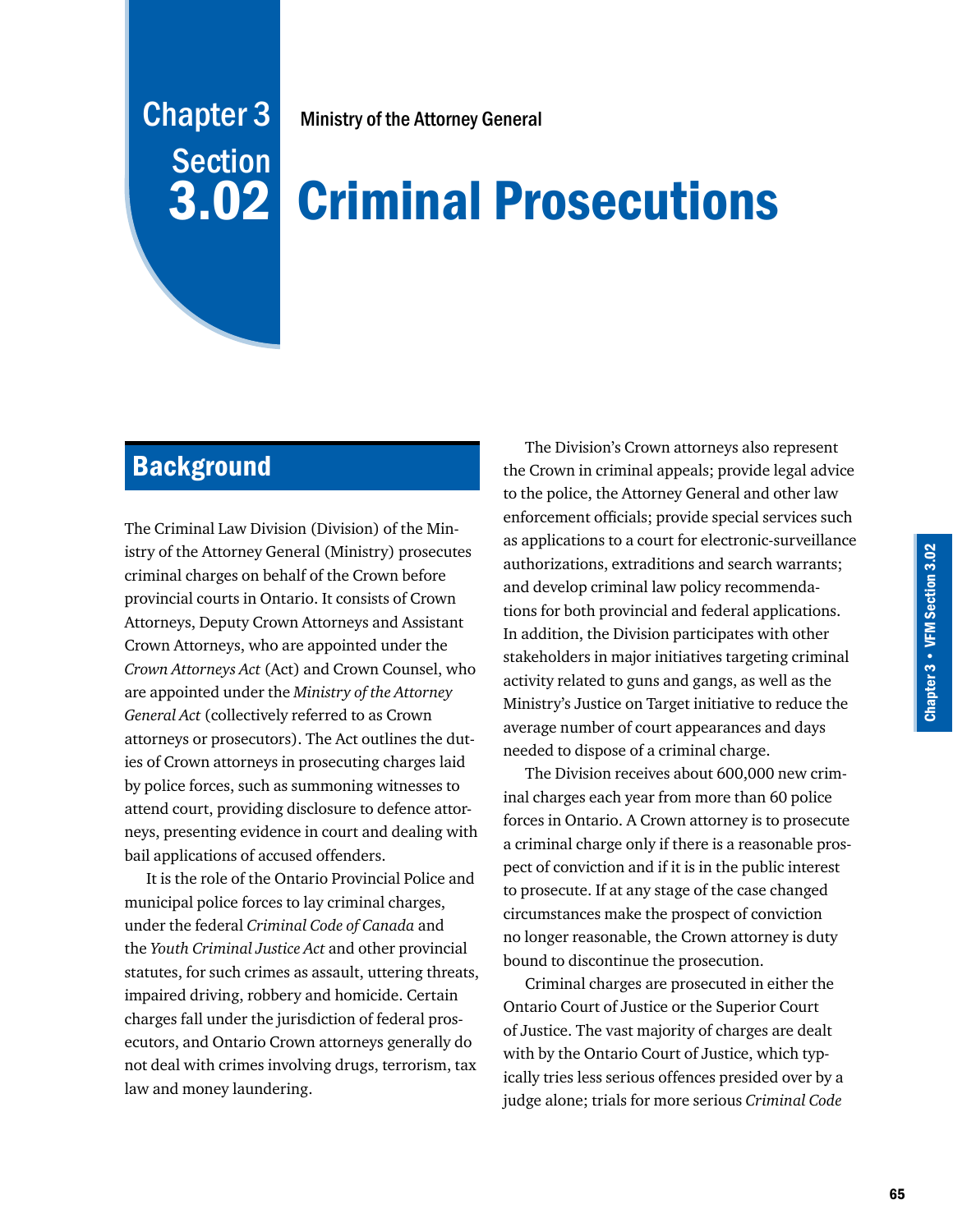offences take place in the Superior Court of Justice and are heard either by a judge alone or by a judge and jury.

The Division operates from its head office in Toronto, six regional offices and 54 Crown attorney offices across the province. Operating expenses totalled \$256 million in the 2011/2012 fiscal year, 84% of which was spent on staffing. The Division employs approximately 1,500 staff, including about 950 Crown attorneys and 550 support and administrative staff. In addition, the Division spends approximately \$3.2 million annually on contract lawyers who work on a part-time per diem basis.

### Audit Objective and Scope

Our audit objective was to assess whether the Division had established adequate policies, systems and procedures for the timely and efficient prosecution of criminal matters on behalf of the Crown, and for measuring and reporting on program effectiveness.

Senior management reviewed and agreed to our audit objective and associated audit criteria.

We conducted our fieldwork at the Division's head office in Toronto and visited five of the six regional offices and 11 of the 54 Crown attorney offices. Our work included interviewing staff, including prosecutors assigned to the Guns and Gangs initiative; reviewing recent reports and studies; and examining policies, records, case files and systems. We also met with staff from the Ministry's Justice on Target initiative.

We also held interviews with representatives of five police forces in the province, Legal Aid Ontario, the Criminal Lawyers' Association, and the Ontario Victim Services Secretariat to discuss their perspectives on prosecutions and the criminal justice system in Ontario.

We researched criminal prosecution programs in other Canadian and foreign jurisdictions and met with senior management of the federal and

three other provinces' prosecutorial services. We also engaged an independent expert who has senior management experience in delivering criminal prosecution programs.

We considered recommendations we made in our previous audits of the Ministry, including Legal Aid Ontario (2011), the Court Services Division (2008), and our last audit of the Division (1993). We also considered several major public reviews of the criminal justice system over the last decade.

The Division's internal auditor conducted several reviews that were helpful in our audit, including those about travel card use and employee expenses; controls over the administration of proceeds of crime; and the Division's project to implement a new electronic Crown Management Information System (CMIS).

### **Summary**

The number of Crown attorneys and the overall staffing costs for the Criminal Law Division (Division) have more than doubled since our last audit in 1993. Yet the number of criminal charges that Crown attorneys dispose of per year has not substantially changed—572,000 in 1992, compared to 576,000 in 2011. Partly as a result of the Charter of Rights and Freedoms, many cases are more complex than they used to be, so that more time and more court appearances are needed to prosecute them. Also, additional Crown attorneys have been assigned to deal with certain crimes, such as those involving gangs and other dangerous and high-risk offenders.

However, it is difficult to gauge the actual impact of this on prosecutor workload, especially because the Division makes little use of numerical and statistical information to analyze the relative workload, efficiency and effectiveness of its Crown attorneys, and relies more on informal oversight by senior staff at each of the 54 Crown attorney offices. When we last audited the Division in 1993,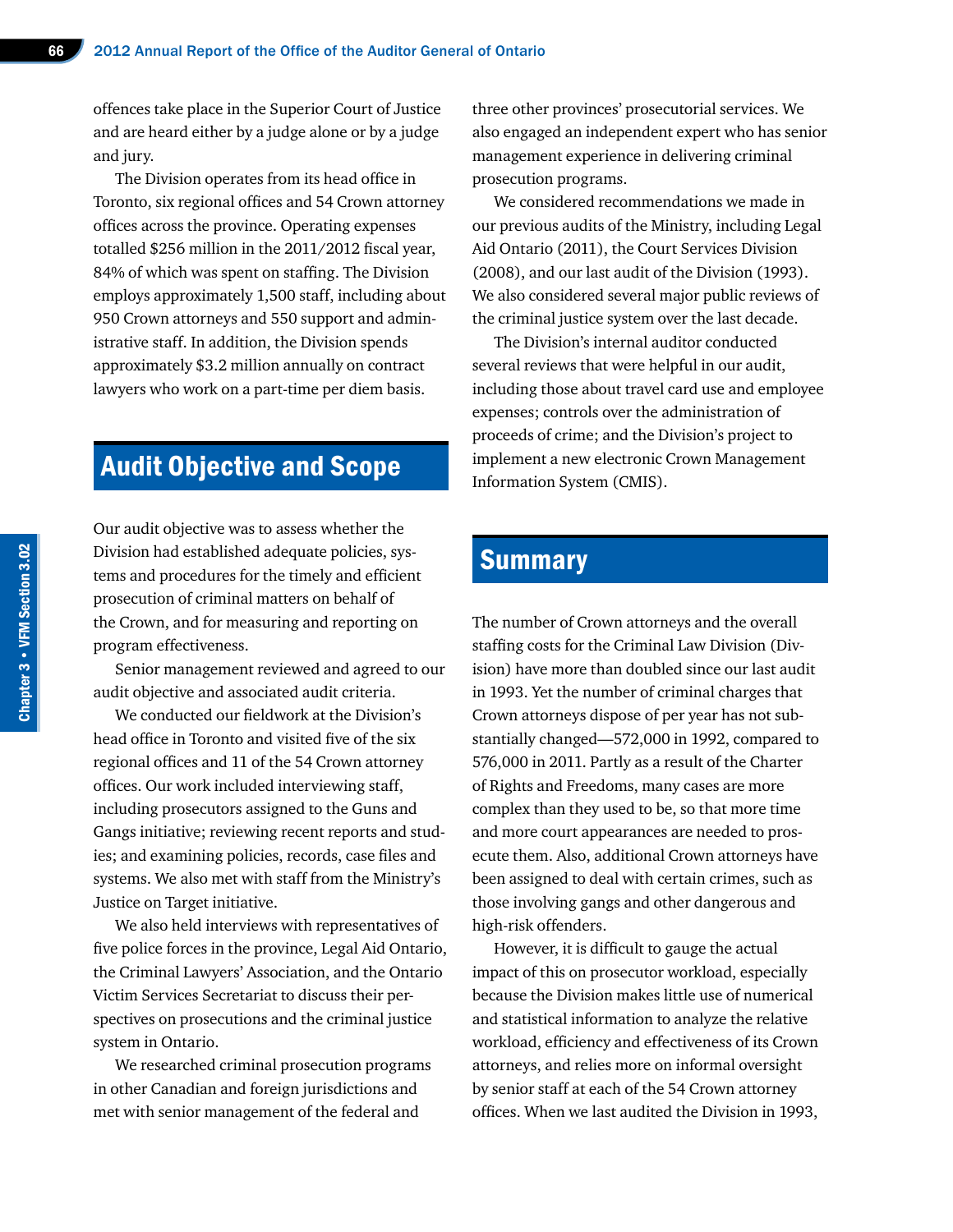we noted "a systemic emphasis on prosecutorial discretion," and that monitoring was done by "more subjective means, such as informal feedback and personal knowledge about the individuals involved." This observation remains valid today.

We continue to believe the Division would benefit from having information systems that would provide it with reliable summary data on prosecutor workloads, the outcome of prosecutions, the average time taken to resolve charges and other key performance indicators, both at a local office and an individual Crown attorney level. The Division can also make better use of the information on court activities currently available from within the Ministry until it completes the development of its own information systems.

Our other major observations were as follows:

- The Division does not formally assess its prosecutorial performance—for example, it does not gather information on how efficiently charges are screened; how long it takes to prepare cases; whether court diversion programs for resolving minor criminal charges are used appropriately; the number of bail release applications, and what their conditions and results are; and what the outcomes of cases are. Furthermore, the rates at which certain Crown attorney offices went to trial were up to 20 times higher than the rates of other offices, significantly increasing justice system costs. We noted that Statistics Canada reported that Ontario had Canada's highest rate of adult criminal charges withdrawn or stayed (suspended by a court) in 2010/11 (43% for Ontario versus 26% for the rest of Canada) and the lowest rate of guilty verdicts (56% for Ontario versus 69% for the rest of Canada)—but the Division does not have the information needed to determine the reasons for this or whether this relates more to certain regions or Crown attorney offices.
- No staffing model has been established to determine how many Crown attorneys should be at each local office, and there is no

benchmark for what a reasonable workload for each Crown attorney should be. Workloads per Crown attorney varied significantly among local offices and between regions. For example, at two similarly sized Crown attorney offices, the average workload during the 12-month period ending March 31, 2012, was 572 charges per attorney at one and 1,726 charges per attorney at the other. The Division does no periodic analysis to assess:

- the reasons for the significant decrease over the last two decades in the average number of charges a Crown attorney disposes of per year; or
- whether Crown attorneys need to be reassigned among Crown attorney offices to balance workloads and ensure similar charges can be handled consistently regardless of where in Ontario they are laid.
- Of the Division's six regions, the Toronto Region disposed of the most charges in total, but it did so at the highest cost per charge—\$437, compared to the average of the other regions of \$268. The Toronto Region also disposed of an average of about 40% fewer charges per Crown attorney than the average of other regions. We also noted that the use of court diversion programs for persons accused of minor criminal charges varied widely between Crown attorney offices—for example, one office reported that it resolved 11% of its eligible charges using diversion programs while a similarly sized office resolved 75%. Reasons for these significant differences had not been analyzed.
- The Division does not have a systematic process in place to ensure that services at its 54 Crown attorney offices are consistently meeting minimum professional and Division standards. In our review of case files at 11 Crown attorney offices we noted no standards for recording decisions and events, forms were either missing or not used, and case files were missing.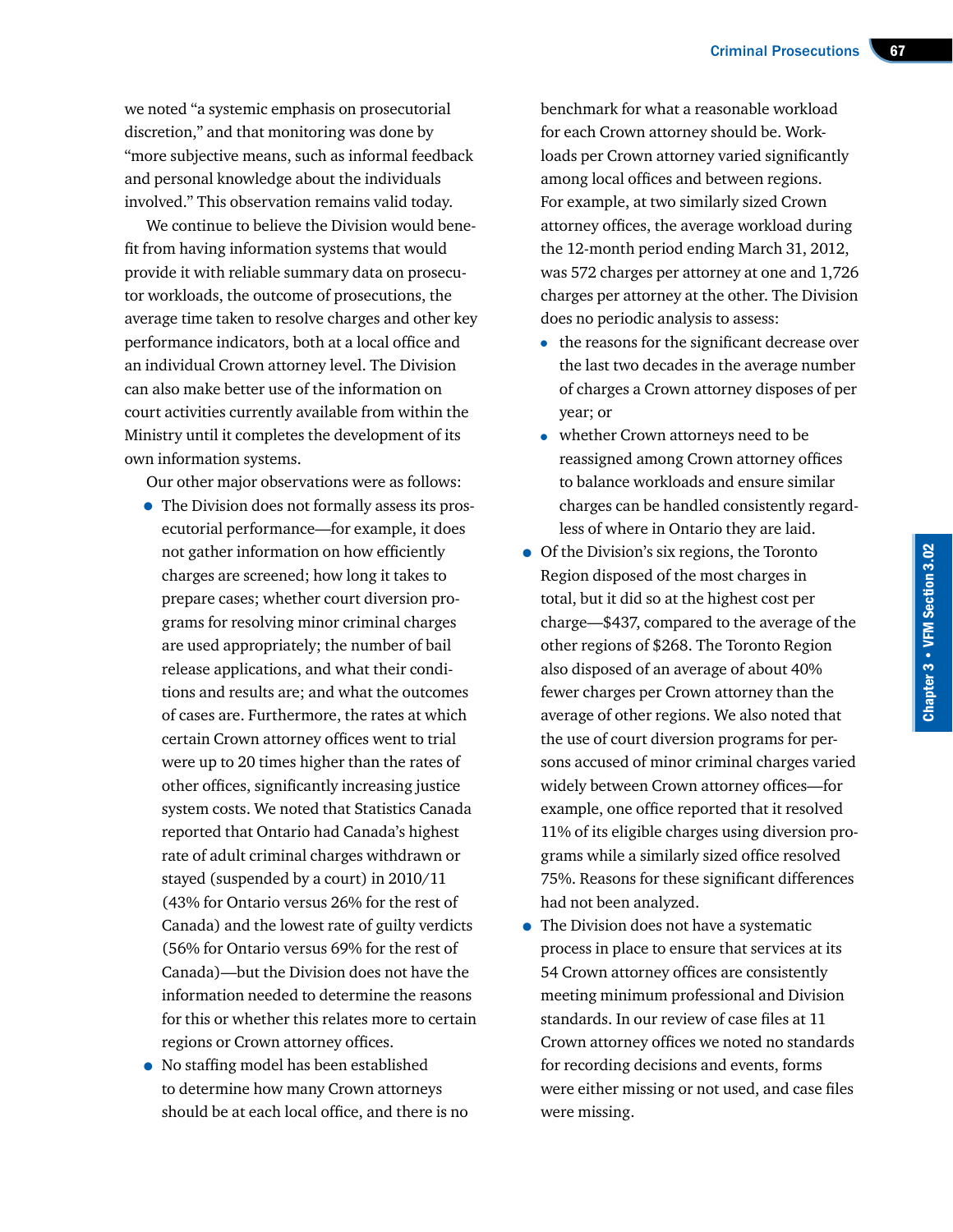- A much-needed electronic case management system originally projected to cost \$7.9 million and to be completed by March 2010 has been significantly delayed because of weak management, oversight and financial reporting, and insufficient resources being dedicated to the project. Other provinces, such as Manitoba, already have such systems in place and we noted that, rather than develop a new system, Alberta recently paid \$1 for the rights to use and further develop Manitoba's system.
- Because the Division does not measure its performance, the Ministry makes no mention of the Division in its annual reporting. In this respect, the Ministry differs from some other jurisdictions, which do measure and report on their criminal prosecution operations.

We did note that the Division has contributed to some recent progress in improving court efficiency, as reported by the Justice on Target initiative, including the reversal of a decades-long trend of an increasing number of appearances and days needed to complete a criminal case in court.

#### OVERALL MINISTRY RESPONSE

The Criminal Law Division is committed to continuing to provide the citizens of Ontario with the highest-quality, efficient and effective prosecution services in support of public safety. The Division finds great value in and is actively incorporating the observations and recommendations of the Auditor General's review as it continues to improve how it delivers prosecution services in these changing times.

The audit correctly reports that cases are more complex than 20 years ago. In addition to the Charter of Rights and Freedoms, other factors add to the complexity of cases, resulting in an increased demand on Crown attorneys' time and hence an increase in the number of Crown attorneys. For instance, the introduction of mandatory minimum sentences has

resulted in significant reductions in guilty pleas and significant changes in their timing, which translate to more time being spent on a file. A typical impaired-driving case illustrates the point. Today one case takes two days in court, whereas in 1992, two to four cases were prosecuted in one day. In part because penalties have increased, such charges are vigorously defended and defence applications to exclude key evidence that the defence alleges the police obtained in violation of the accused's rights under the Canadian Charter of Rights and Freedoms are common. Nevertheless, the Division agrees with the Auditor General that it needs to find a way of measuring the impact that increased complexity has on workload.

We agree that information collection and analysis are essential decision-making tools. We recognize that a multi-faceted electronic case management system is key, not only to information collection and analysis, but also to moving some of the paper-based manual processes into an electronic approach. We are disappointed with the progress made to date on our project to implement such a system. Nevertheless, our commitment to implement such a system, or group of systems, remains steadfast, and we are taking steps to get back on track.

In the meantime, the Division is taking action to ensure the appropriate and necessary measurement of our workforce and workload through information already available to us. The Division will identify the gaps in meaningful data collection and will research similar metrics and systems that are being used to measure resourcing in the other jurisdictions referred to in the report.

Through the actions that we are taking to increase our effectiveness and to continuously improve, we will deliver on the commitment to public safety for the people of Ontario.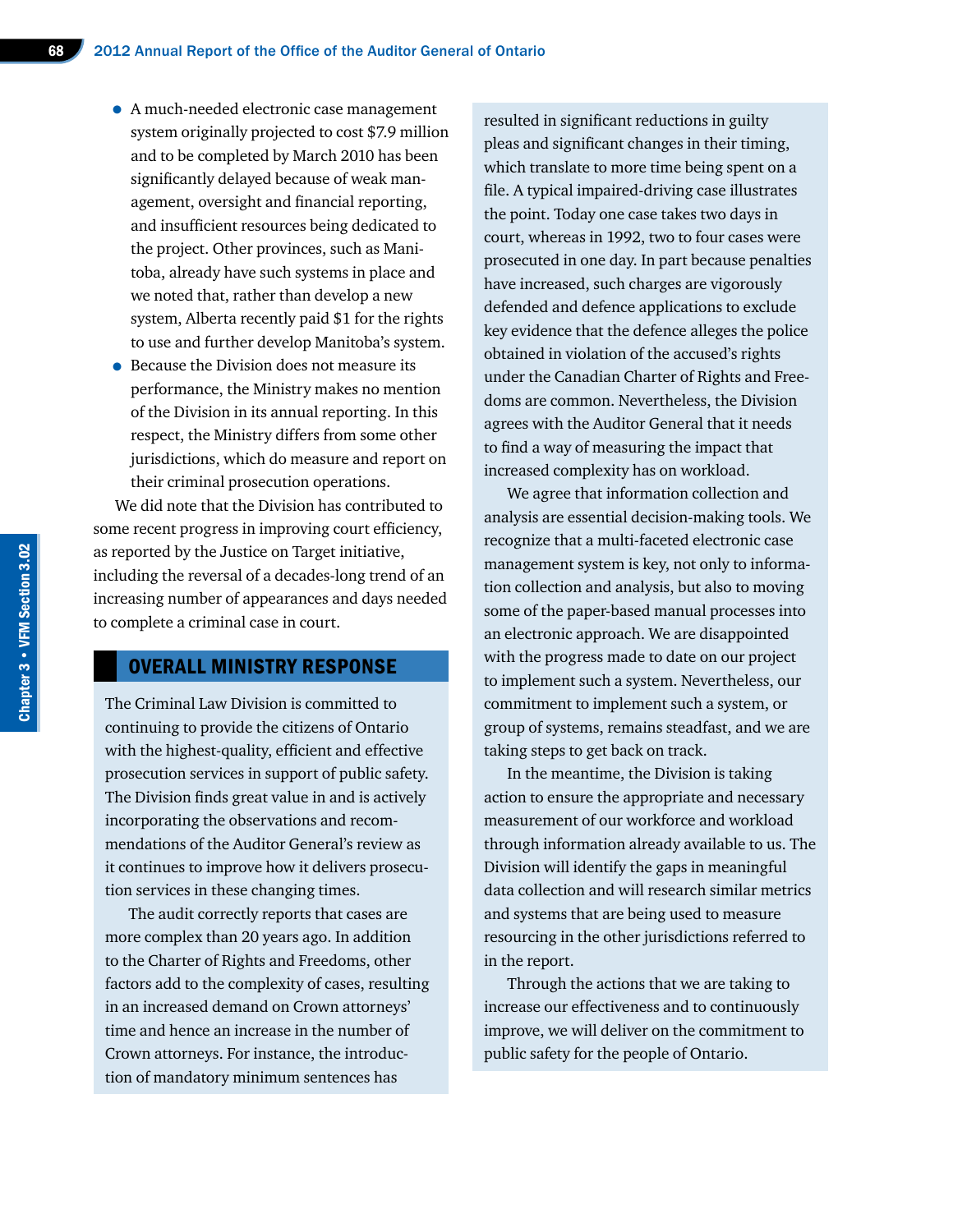Criminal Prosecutions 69

# Detailed Audit Observations

#### MANAGING OPERATIONS

Since our last audit in 1993, the number of criminal charges disposed of is virtually unchanged—572,000 in 1992 compared to 576,000 in 2011. Yet the number of Crown attorneys and support staff, as well as staffing costs—even after taking inflation into account—have doubled over the same period, as shown in Figure 1. In contrast to some other provinces we visited, management oversight tends to be more informal in nature, so as not to be perceived to affect the independence of each Crown attorney. As well, less use is made

of information as a means to gauge the relative workload and effectiveness of the Division's Crown attorneys. Specifically, the Division lacks information systems at many levels to provide information to allow it to assess workloads and effectiveness.

We understand that there are reasons why disposing of criminal charges consumes more resources now than it did in the past. For example, additional Crown attorneys have been assigned to focus on domestic and sexual violence, guns and gangs, dangerous and long-term offenders, and Internet child exploitation. Changes in legislation and case law that have occurred since 1982 as a result of the Charter of Rights and Freedoms have increased the complexity of many cases. The average time and number of appearances required to dispose of



Source of data: Ministry of the Attorney General, Public Accounts



\* Annual percentage change for expenditures were based on amounts adjusted for inflation to 2011 levels using Statistics Canada's Consumer Price Index.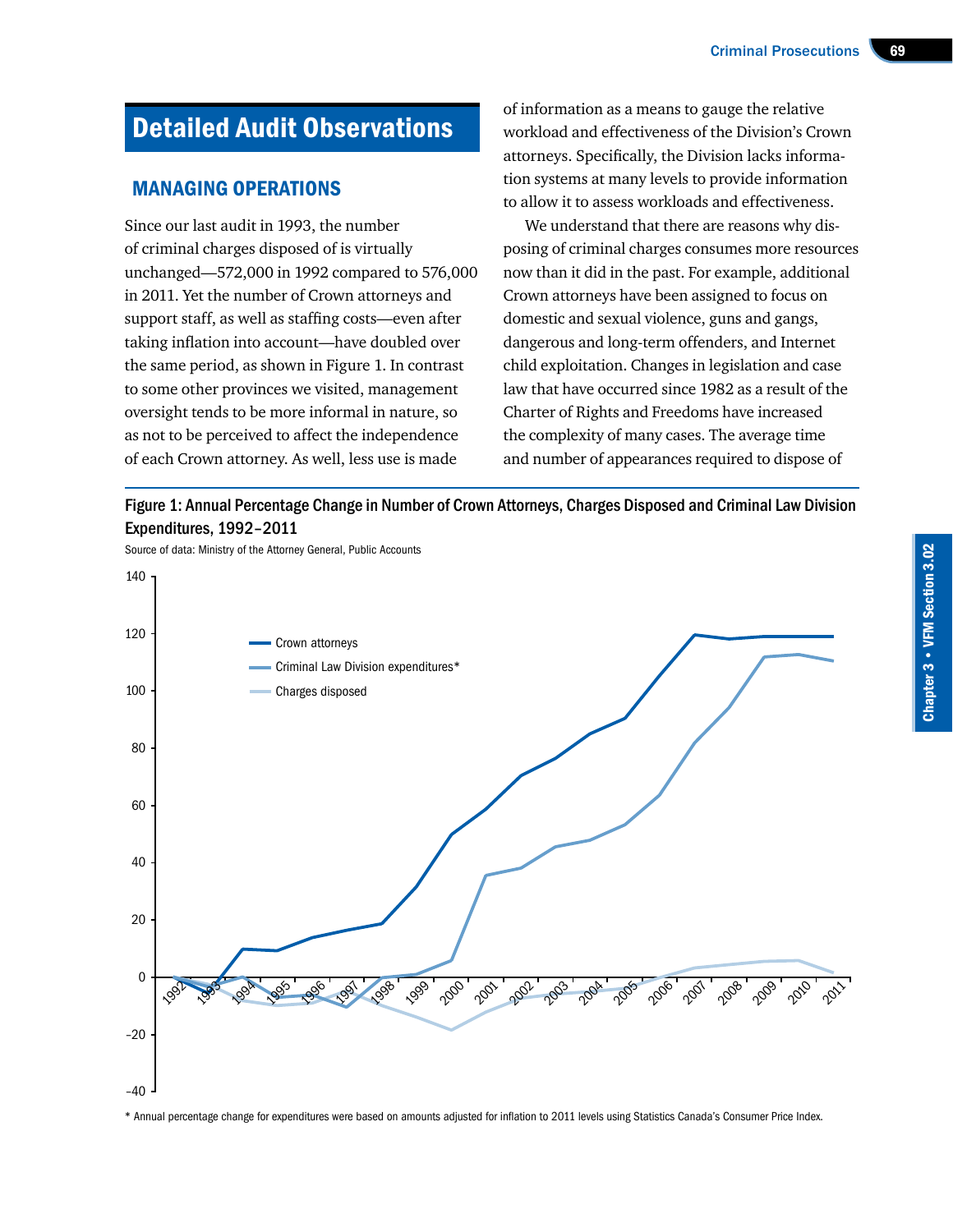a criminal charge have both doubled since our last audit, and these increases have been steadily climbing over the last 20 years except for the most recent year. Mandatory minimum sentences, disclosure requirements, and more complex evidence, such as DNA evidence, cell phone activities and computer forensics, have also contributed to an increase in the demand on Crown attorneys' time.

Nevertheless, given a doubling of staff relative to essentially no caseload increase, it is all the more critical to objectively assess the efficiency and effectiveness of the Division's resource management. This requires timely, relevant and accurate information and analysis. Specifically, the Division needs information on how efficiently charges are screened; how long it takes to prepare cases; whether court diversion programs are used appropriately for minor charges; the number of bail release applications, and what their conditions and results are; and what the outcomes of cases are. This information can help management assign prosecutors to local Crown attorney offices to balance workloads across the province and monitor trends in charge resolution to identify situations that cause inefficiencies and delays. However, the Division has neither a manual nor a computerized system for collecting the needed information. It also has not established benchmarks against which it can assess aspects of its performance.

Information that is available to the Division has come primarily from outside sources, most notably the Ministry's Integrated Court Offences Network (ICON), which reports on charges processed by the Ontario Court of Justice for each courthouse. Most Crown attorney offices serve only one courthouse, making the ICON reports useful for assessing certain aspects of each office's performance. However, even though this information is distributed monthly to regional and local Crown attorney management, we found no indication that the Division routinely used the information to analyze the performance of its regional and Crown attorney offices and individual Crown attorneys. As well, the usefulness

of this information to the Division is limited for the following reasons:

- ICON reports information on a criminal charge basis rather than by case or person. Since most cases involve multiple charges and not all the charges proceed, management has not been able to determine whether whole cases have been lost, or whether minor charges were simply withdrawn but the case proceeded on more serious charges.
- Although ICON reporting does separate the number of charges that are stayed by the court (proceedings against an accused are stopped before an acquittal or conviction) from the number of charges withdrawn by prosecutors, it does not identify the reasons for either occurrence; knowing this could help the Division reduce their frequency. Stays and withdrawals can occur for many reasons. For example, the accused may have been denied complete disclosure, a right to counsel or a timely trial; evidence may have been deemed inadmissible; and witnesses may have refused to testify. In some of these cases, preventing the stay and withdrawal is in the control of the prosecutor.

Each Crown attorney office's management responsibilities are assigned to a senior Crown attorney, who we noted also continues to carry his or her own caseload. Senior Crown attorneys told us that they rely extensively on feedback from prosecutorial staff about their own workloads. They also rely on anecdotal information, such as comments from the judiciary, defence attorneys and court staff, to make them aware of concerns with prosecutors' performance. The management framework tries to strike a balance between prosecutors having independence in the day-to-day decision-making on cases assigned to them and the need for Division management to hold prosecutors accountable for efficient and effective prosecutions that meet expectations and standards.

We noted that local Crown attorney offices have developed their own management and operational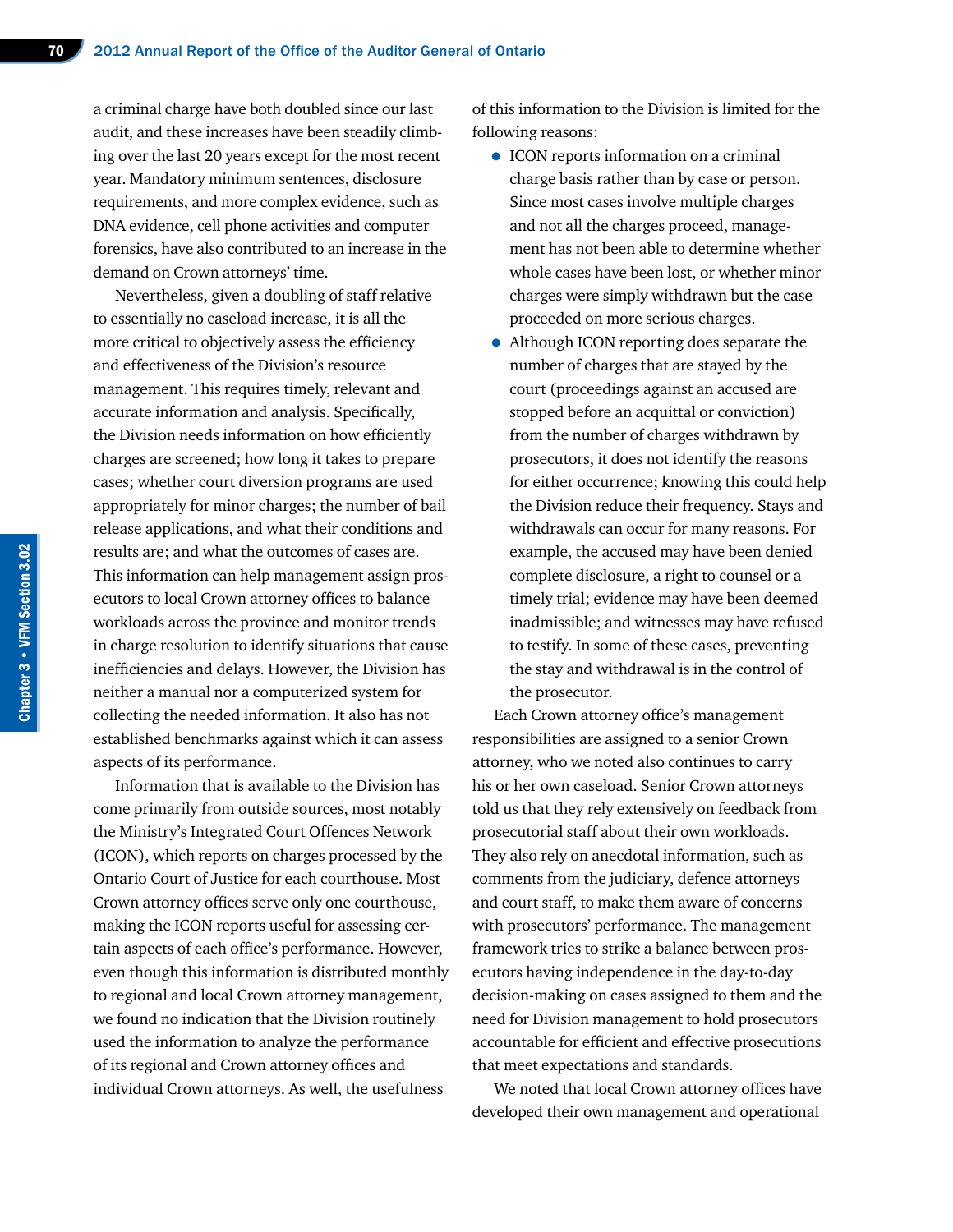practices. In some cases, this is because local police forces or courts are administered slightly differently from one area to another or because the 54 local Crown attorney offices vary greatly in size—the smallest have only one or two Crown attorneys, while the downtown Toronto office has more than 125. In smaller Crown attorney offices, one person might handle all incoming cases from beginning to end, whereas in larger offices it is common for several prosecutors to work on a case at different stages and make court appearances. However, there is no overriding provincial management model, and head office had not done a formal analysis on the variation in practices among offices that could be used to identify best practices in the various Crown attorney offices where it might be beneficial to standardize practices to reduce costs. For example, we found no consistency in how case files were handled by Crown attorneys, including ownership and custody assigned to files between police forces and Crown attorney offices, standards for documentation on case files, and notation standards for key decisions, such as screening charges or bail and sentencing recommendations.

#### RECOMMENDATION 1

To ensure that decisions on the use of legal and support staff resources and results of prosecutions are supported by timely, relevant and accurate information, the Criminal Law Division of the Ministry of the Attorney General should identify what information is needed and develop systems as soon as possible to deliver this information to its regional and local Crownattorney-office management. The Ministry should also use this information to hold the Division accountable for demonstrating the costeffective use of its resources. Until such time as the Division can gather its own information on its activities, it should make better use of the available ministry information on courthouse activities to more effectively oversee operations and report on its use of resources.

#### MINISTRY RESPONSE

The Criminal Law Division recognizes the importance of having reliable management information system(s) to make informed decisions in support of the effective leadership of its operations.

The Division is reviewing existing systems and the information available within the Ministry that relates to its work with a view to identifying the gaps in current information analysis, reporting and report usage. The Division's longer-term objective is to ensure that future information systems accurately capture and support the analysis required to enable measurement of the cost-effectiveness and optimal use of its resources, including measurement and assessment of workload.

#### OVERSIGHT OF PROSECUTORS

Management of cases and their timely progression through the justice system has been a particularly crucial issue since October of 1990, when the Supreme Court of Canada released its ruling in the case of *R. v. Askov*. In general, at the time, the Askov ruling and related rulings established that the acceptable time to trial was generally eight to 10 months. As a result, thousands of backlogged charges across the country were dismissed on grounds of unreasonable delay in the prosecutions. Since then, there have been further court rulings that have narrowed the circumstances under which a judge can dismiss a charge on the basis of unreasonable delay caused by prosecutors. The Ministry has been examining its processes to resolve charges at the earliest opportunity to reduce both costs and the risk of delays. Its Justice on Target initiative is one of these strategies.

Justice on Target aimed to achieve, over a fouryear period ending in June 2012, a 30% reduction in the number of court appearances and days to dispose of a charge. Justice on Target reported that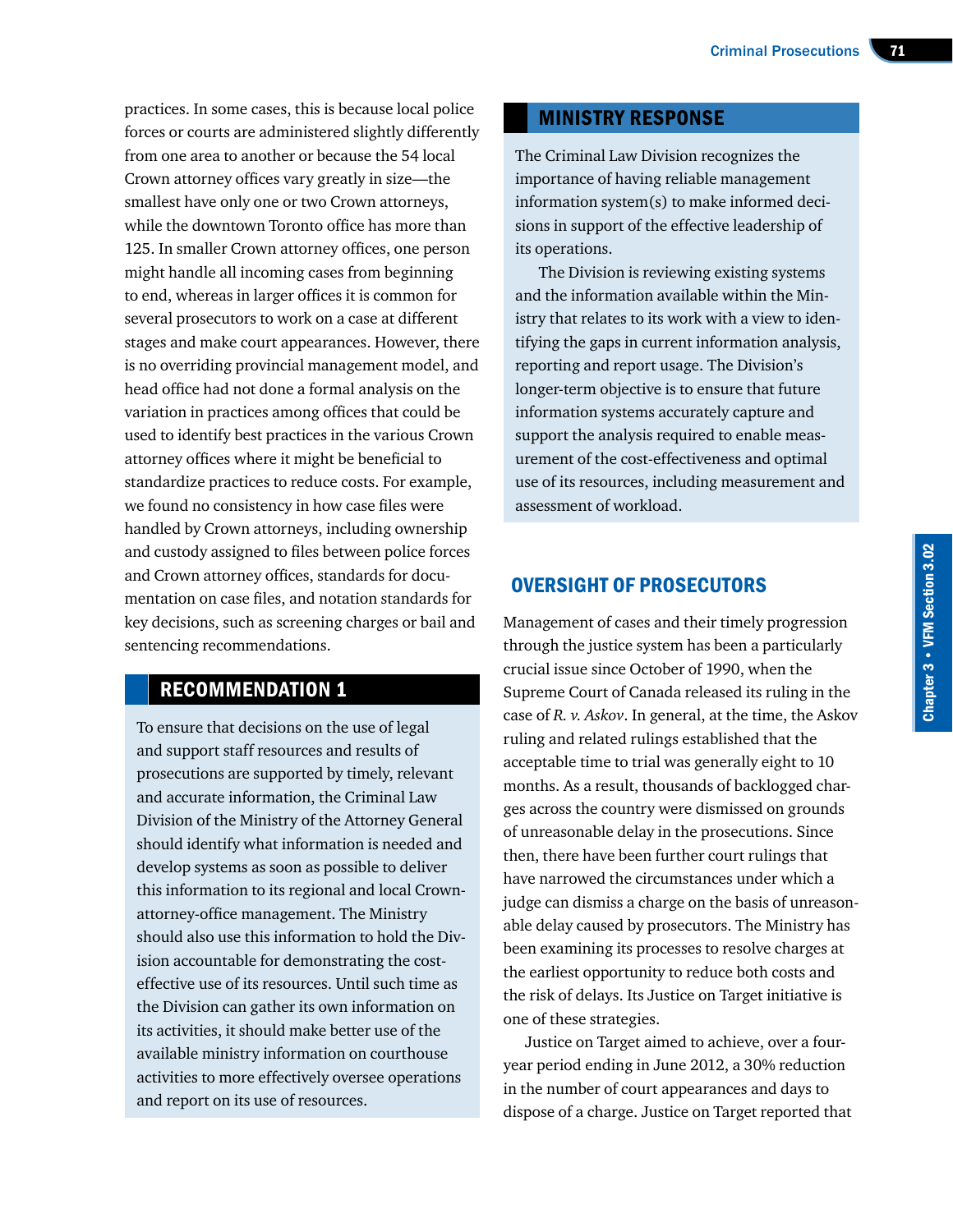as of March 31, 2012, it had achieved success in reversing a decades-long trend of increases, but it was not close to meeting these reduction targets. Court appearances and the number of days to dispose of a charge had decreased by 7% and 2%, respectively. The Division is a key stakeholder in the initiative, contributing to the reductions achieved by helping to implement opportunities for charges to be resolved earlier.

The management staff at Crown attorney offices told us that they informally monitor charges that reach the eight-month, 10-month and 12-month marks out of concern that charges will be stayed due to the delay. As Figure 2 indicates, the backlog of charges in the courts taking longer than eight, 10 or 12 months still exists and has not changed significantly, although there has been some improvement in the most recent fiscal year.

The Division does not track whether specific actions taken by Crown attorneys have any effect on the progress of a case. For instance, Crown attorneys we interviewed told us that prosecutors initiate only a small percentage of court adjournments—one of the leading causes of delays—but there is little data to support this given that the Division does not track the delays caused by adjournments and the reasons for them. As well, information in ICON on the causes of adjourn-

Figure 2: Ontario Court of Justice Percentage of Criminal Charges Pending, 2007/08–2011/12 Source of data: Ministry of the Attorney General



ments was either incomplete or not used by the Division.

We were surprised that the Division does not formally track the number of motions made by defence attorneys to the court requesting that charges be stayed due to delay, or the reasons for the successful motions. Although the ICON system identifies pending charges and the extent of the delays, there is not enough data in ICON to analyze what types of charges make up the backlog and the reasons for the delays. As a result, it is up to the Division to gather information on the reasons for stays. Another example of an area where inconsistencies should be probed by the Division to understand and reduce delays is the setting of trial dates. While courts control the progression of cases, we noted at several Crown attorney offices we visited that some courts had rules for setting trial dates within, say, 90 days, while other courts had no such rules. Prosecutors also have a significant role to play in ensuring that cases progress through the court in a timely manner by bringing any unnecessary delays to the attention of the court for action. A senior Crown attorney also has the opportunity to bring up more systematic causes for delays at a particular courthouse at regular meetings that are held with the judiciary on the administration of the courthouse.

Statistics Canada reports that in 2010/11, Ontario had the lowest proportion of guilty verdicts in adult criminal cases among all Canadian jurisdictions, at 56%. The national figure, excluding Ontario, was 69%. The Division has not analyzed its prosecution results to determine why this might be the case.

The Division has said it is aiming to reduce the number of trials that collapse—usually through last-minute guilty pleas or the withdrawal of charges—on the day the trial is set to begin. Trials that collapse on the first scheduled court date incur costs that could have been avoided because they unnecessarily tie up courtrooms, court staff, the judiciary, witnesses and police, all arranged months in advance. Trial collapse rates vary widely among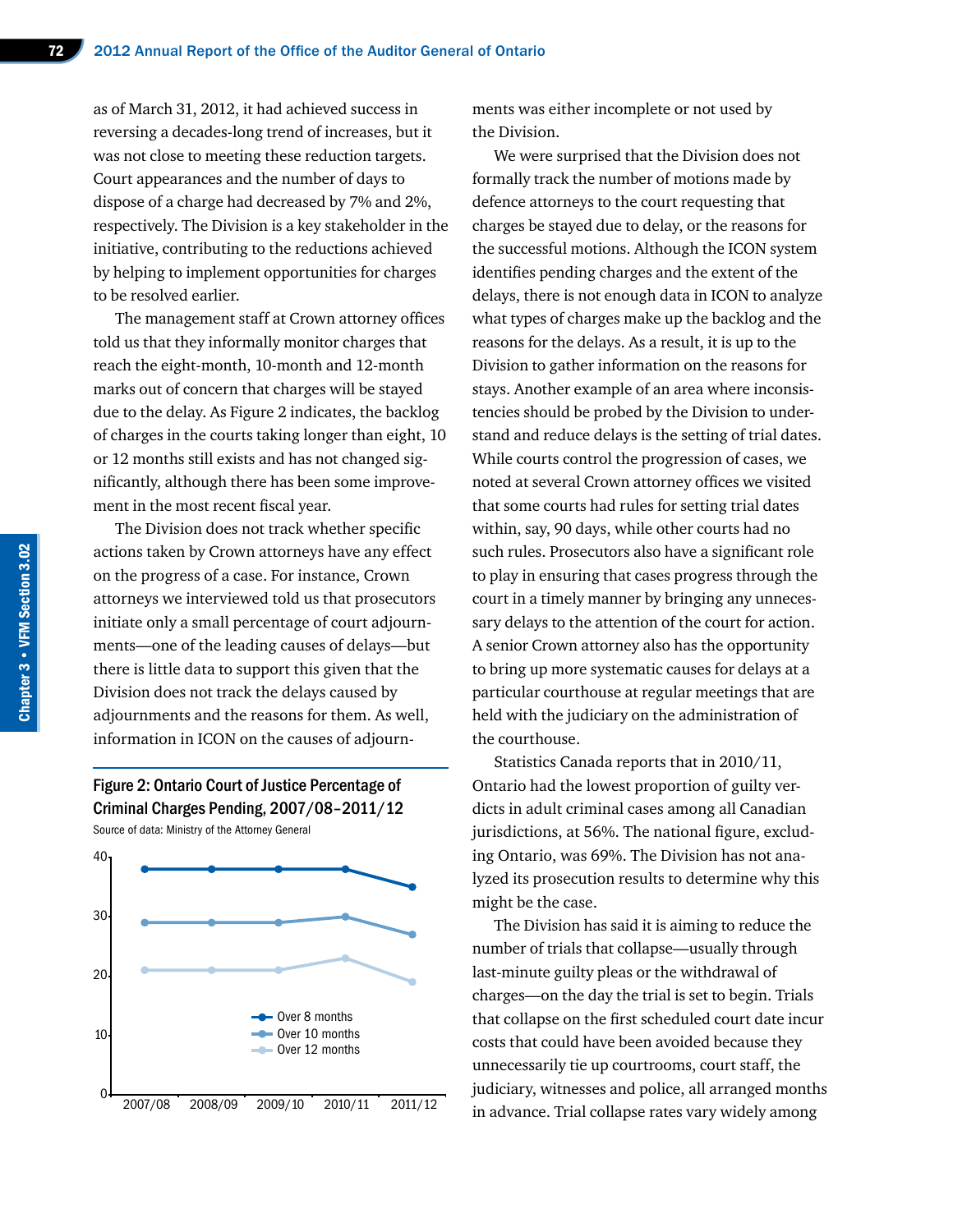Crown attorney offices, from 4% to 22%. The Division obtains trial collapse rates from ICON, but ICON does not provide enough detail to allow the causes of the collapses to be analyzed or compared. For instance, ICON captures only collapsed charges, not collapsed cases. Minor charges are regularly withdrawn at trial, particularly when multiple charges have been laid, so statistics on collapsed charges do not isolate the real problem, which is the collapse of entire cases.

In addition, the Division did not analyze why certain regions and Crown attorney offices had higher trial rates—local offices ranged from about 1% to 20% of total annual charges, and the region with the highest rate was Toronto. The cost implications of a Crown attorney office proceeding to trial at a rate of 20 times more than another office warrants more formal attention, particularly since the Toronto Region has the largest total caseload in the province.

#### Disclosure and Screening of Charges

After police lay charges, they provide a report on those charges to the Crown attorney's office in what is known as a Crown brief. Police forces want to move to an electronic disclosure system to improve efficiency, but the Division has been slow to implement its system for accepting Crown briefs electronically. At the time of our audit, only five of 54 Crown attorney offices were accepting electronic disclosure from police forces.

After receiving a Crown brief from police, Crown attorneys assess, or screen, the charge(s) to determine whether to prosecute—essentially, whether there is a reasonable prospect of conviction and, if so, whether the prosecution is in the public interest. During this screening, Crown attorneys can decide not to prosecute charges by withdrawing some or all of the charges or otherwise resolving charges without going to trial by recommending to the court the use of diversion programs or alternative sentencing options. Alternatively, additional charges could be laid by the police on recommendation of the Crown attorney.

A stay of proceedings occurs when charges are temporarily or permanently suspended by the court, such as when the rights of an accused person have been violated or the Crown attorney requests that the accused person participate in a diversion program; in contrast, withdrawn charges are initiated by the Crown attorney when there are no reasonable prospects of conviction or it is not in the public interest to prosecute. Statistics Canada, which receives data from the Ministry's Court Services Division, reports that 43% of adult criminal cases in Ontario in 2010/11 were resolved by staying or withdrawing charges laid, the highest proportion of such cases in Canada. The average of other provincial and territorial jurisdictions in Canada was 26%. There could be many reasons for withdrawing charges, including the quality of the Crown briefs that police send to Crown attorneys for charge screening, plea negotiations, witnesses not co-operating and the success of diversion programs. Such a significant difference could also indicate that Ontario as a whole or certain Crown attorney offices are incurring unnecessary costs because weaker charges are not being sufficiently screened out before court proceedings begin. However, the Division does not collect data so that charge withdrawal rates can be analyzed to determine if there are any systemic issues that warrant attention.

#### Diversion Programs

The Ministry's voluntary diversion program, called the Direct Accountability Program, is an alternative to formal prosecution for people who have been charged with minor criminal offences. The program benefits the accused, the courts and the community. The program involves accused people being held accountable through community-based sanctions such as restitution, community service work, charitable donations or participation in programming such as anger management or alcohol and drug awareness. The charge(s) against the accused can be withdrawn or stayed if the person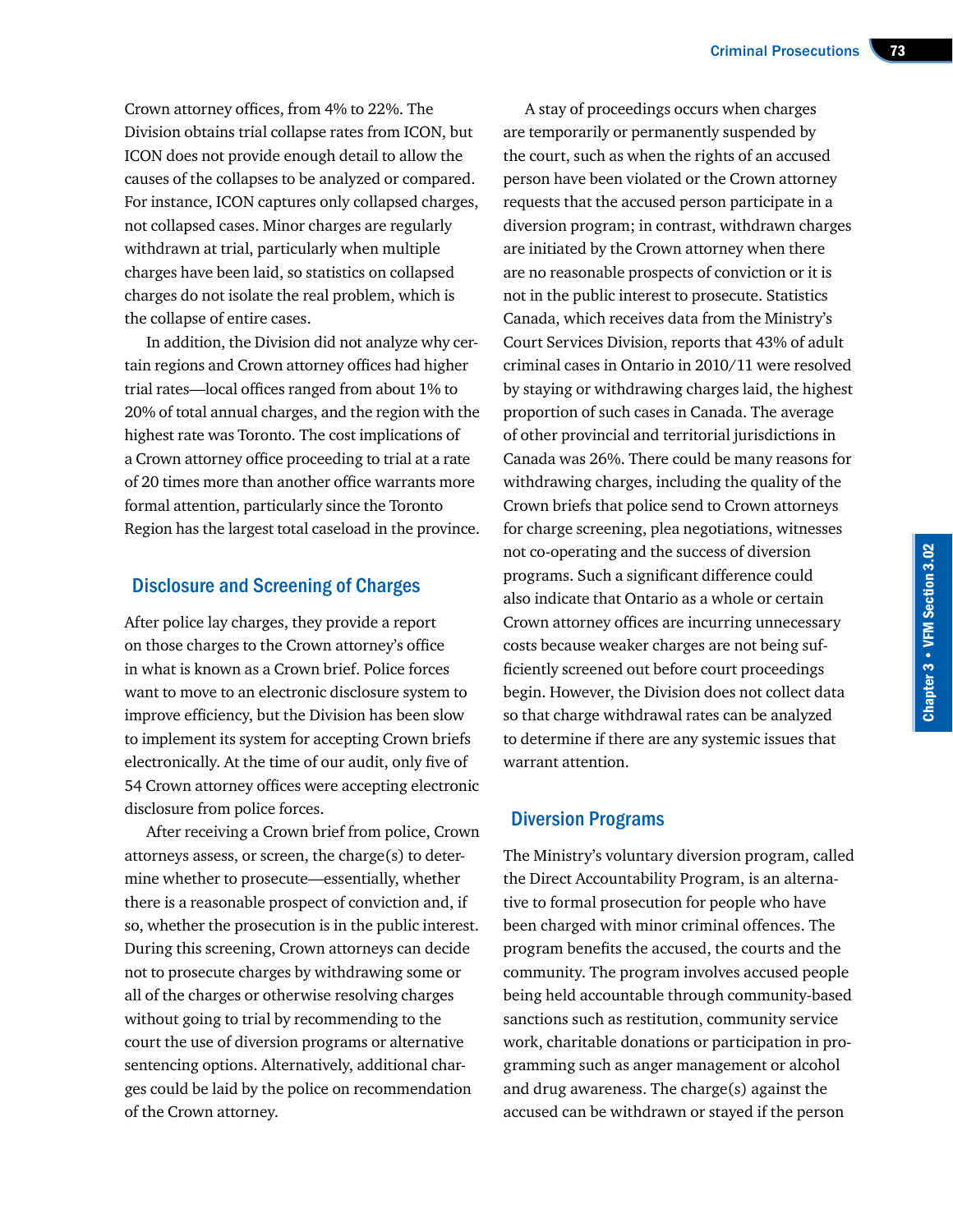successfully completes the sanctions imposed. Diversion strategies—used for charges that Crown attorneys deem eligible, such as theft-of-property offences—are less costly than formal court proceedings and they allow for quicker resolution of charges, which frees up court resources.

Diversion programs were in place in almost all Crown attorney offices. However, as Figure 3 illustrates, referral rates by Crown attorneys as reported by the Justice on Target initiative differed widely among the six regions. For example, the Toronto Region had a referral rate of 57% and the Eastern Region 35%. The referral rates varied even more significantly among Crown attorney offices. For example, in the 2011/12 fiscal year, two Crown attorney offices in the same region that are roughly the same size had referral rates of 11% versus 75%. The Division's process for tracking and analyzing its use of the programs and the results of the referrals did not sufficiently address the varying referral rates or improve their consistency. As a result, the Ministry cannot determine whether the diversion programs are being appropriately used to the extent possible. In fact, the varying use of diversion programs by Crown attorney offices and Crown attorneys may result in an inconsistent approach

#### Figure 3: Referral Rates to the Direct Accountability Program (Diversion) by Region, May 1, 2011–April 30, 2012 (%)

Source of data: Ministry of the Attorney General



across the province for dealing with minor offences and the resulting criminal records of those who are not diverted.

#### RECOMMENDATION 2

In order for the Criminal Law Division to adequately oversee its prosecutions, monitor its costs and assess its performance, it should regularly analyze the trends, rates and reasons for stays and withdrawals, adjournments, trial rates, bail release violations, guilty pleas and guilty verdicts, and use of diversion programs. In addition, the Division should compare its performance to other provinces and, where Ontario's overall trends differ from those of other large provinces, determine the reasons for such differences.

#### MINISTRY RESPONSE

The Criminal Law Division recognizes the importance of using information to evaluate the quality and results of its prosecution service.

Analyzing and seeking to understand the trends, rates and reasons for outcomes in criminal proceedings will be helpful in overseeing our prosecutions. Further analysis and research into how this will assist with the monitoring of costs and performance of the Crown in conducting prosecutions is required. The Division recognizes the need for consistent practices and approaches within its regions and local offices, taking into consideration the variables that exist, such as size of office, geographical/demographic information, size of police force and charge volume. There are lessons to be learned from each office, with perhaps the most valuable coming from the comparison of like offices.

The Division will also benefit from the experience of other large prosecution services across Canada and will seek opportunities to make meaningful multi-jurisdictional comparisons.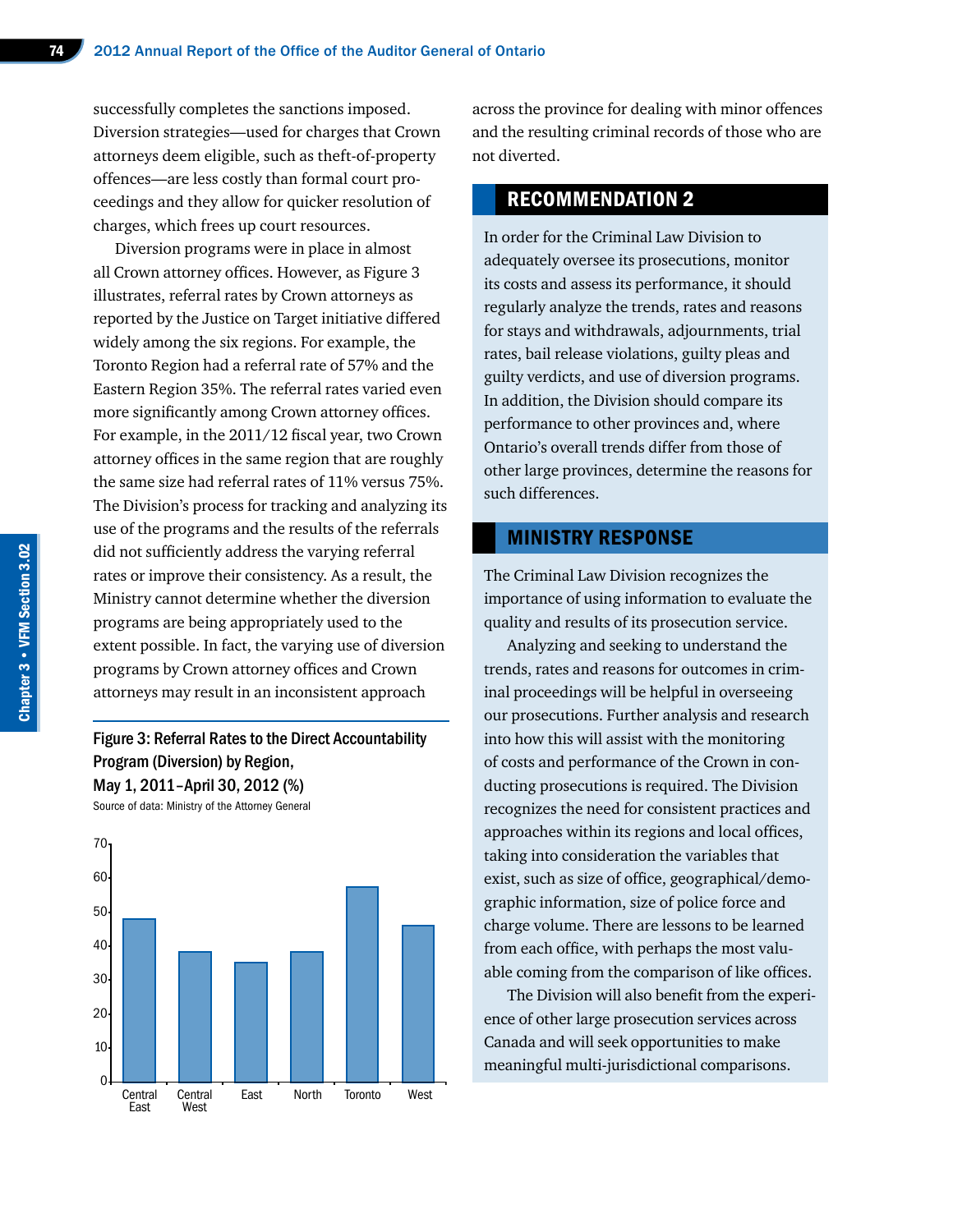#### MANAGING WORKLOADS

As we noted earlier, the number of Crown attorneys has doubled since 1992 despite the fact that the number of criminal charges has remained essentially constant. The Division is unable to assess whether the increases in the number of Crown attorneys is reasonable because it does not gather the necessary information to analyze whether the complexity of the cases or the time needed to dispose of the charges has increased to such an extent as to require twice as many staff. The Division does not use a staffing model to determine the appropriate number of Crown attorneys, and there is no benchmark for what a reasonable workload for each Crown attorney should be.

Using data from the Ministry's ICON system, we calculated the average number of charges disposed of per Crown attorney and found a wide variance among Crown attorney offices. For example, at half of the 54 Crown attorney offices, the rate of charges disposed varied by more than 25% of the overall average of 700 charges. Furthermore, the average workload per Crown attorney at two similarly sized Crown attorney offices differed significantly for the 12-month period ending March 31, 2012—572 charges per attorney at one office versus 1,726 charges per attorney at the other. There were also two regions that disposed of significantly fewer charges per Crown attorney, compared to the other four regions, as shown in Figure 4.

One of the key reasons for ensuring that Crown attorney workloads are reasonably comparable is that they should be able to devote a similar amount of time to charges of a similar nature and complexity, regardless of where in Ontario the charge is laid.

Crown attorney offices also had different ways of organizing staff and assigning cases to Crown attorneys. For example, one office we visited had case management co-ordinators to carry out administrative tasks for incoming charges, while in another office Crown attorneys performed these functions.

Over the past few years, the Division has drawn up business plans requesting that additional Crown

#### Figure 4: Average Number of Charges Disposed of per Crown Attorney by Region, 2011/12

Source of data: Ministry of the Attorney General



attorneys be hired for initiatives such as efforts to address guns and gangs, high-risk offenders and domestic violence, but these plans have not included any expected outcomes or workload measures. As a result, it is difficult for the Division to demonstrate what payback has resulted from the incremental costs that were incurred or why the additional staff resources were necessary, especially since it has no measures in place to assess the workload of its existing prosecutors.

We noted that both Manitoba and the Public Prosecution Service of Canada (federal prosecutors) track each prosecutor's workload. In addition, British Columbia and Manitoba assign each case to a specific prosecutor, which allows their management to monitor and assess workloads; this is not the usual practice in Ontario. These other provinces and federal prosecutors also use electronic casemanagement systems to track workloads.

In addition, we calculated the average cost the Division incurred to prosecute charges and noted significant differences between regions, as indicated in Figure 5. For instance, the Toronto Region had the highest average cost at \$437 per charge, versus the average of other regions of \$268 per charge. As Figure 4 already illustrated, the Toronto Region also disposed of an average of about 40% fewer charges per Crown attorney than the average of other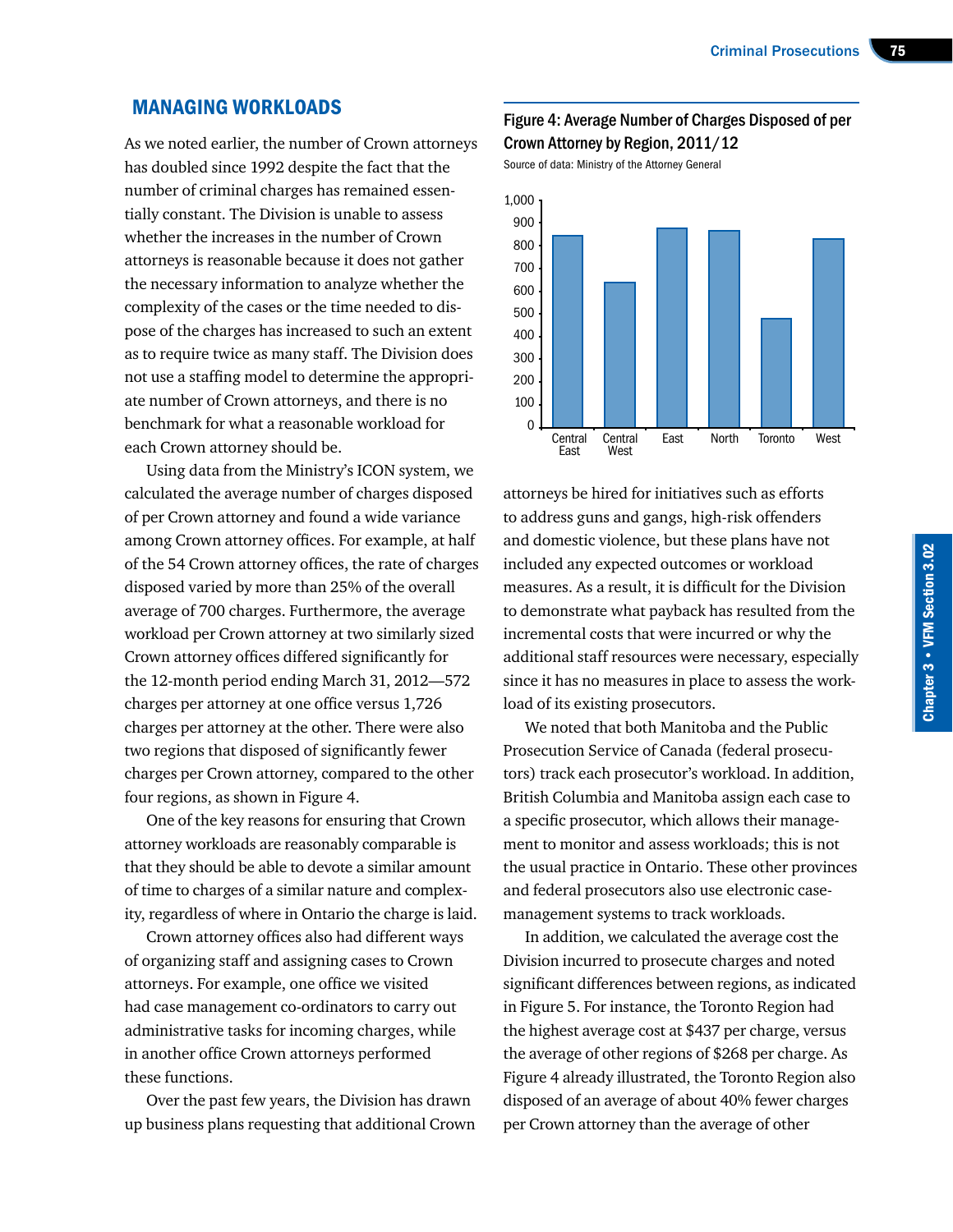#### Figure 5: Average Cost per Charge Disposed of by Region, 2011/12 (\$)

Source of data: Ministry of the Attorney General



regions—478 compared to 811. The Division had not done a formal analysis to determine the cause of these variances.

Our discussions with the Division's senior management also revealed that the Division's collective agreement with its prosecutors might be interpreted in such a way as to restrict the Division's ability to address workload pressures, particularly in its ability to relocate prosecutors between Crown attorney offices. In addition, the collective agreement limits the Division's use of contract lawyers to address workload pressures to a maximum of 30 days in any quarter of a year. This could also account for management's reluctance to deal with some of the differences in costs and workloads per office. We did note during our fieldwork that the Division had completed an assessment of its head office support services to Crown attorney offices and as a result had been able to reduce its head office staff by 11 positions.

#### RECOMMENDATION 3

To ensure that Crown attorneys have the workload flexibility to devote a similar amount of time to charges of a similar nature, the Criminal Law Division should:

• establish benchmarks for what a reasonable workload for each Crown attorney should be;

- collect and analyze information on workloads and cost variances between regions and Crown attorney offices to identify opportunities to use resources as efficiently as possible and address inconsistencies; and
- ensure that management has the ability and flexibility to address temporary and permanent workload pressures by, for example, relocating prosecutors and support staff between Crown attorney offices, and using contract lawyers where and when appropriate.

#### MINISTRY RESPONSE

The Criminal Law Division recognizes the need and the increasing operational requirement to develop measures of workload.

Defining workload is challenging and must go beyond the number of cases per Crown attorney. There are a number of factors that impact workload. For instance, a significant murder trial could take two Crown attorneys three years, equating to a fraction of a case per year. Also, in a small office, two prosecutors might carry a workload of 1,500 charges per year and have to fulfill all obligations on these charges from screening and vetting right through to disposition. They also might need to travel three hours to deal with some of the charges. It is challenging to determine the relative workload weight of these two examples.

The Division will research other jurisdictions' attempts to measure workload and will develop an approach that meets its needs. Using available data, the Division will then review workload and develop processes for making comparisons. The Division will also use the information to analyze the differences between regions and local offices to determine how resources can be used as effectively as possible. This will also promote staff wellness in the Division by providing additional information on which workload distribution decisions can be made.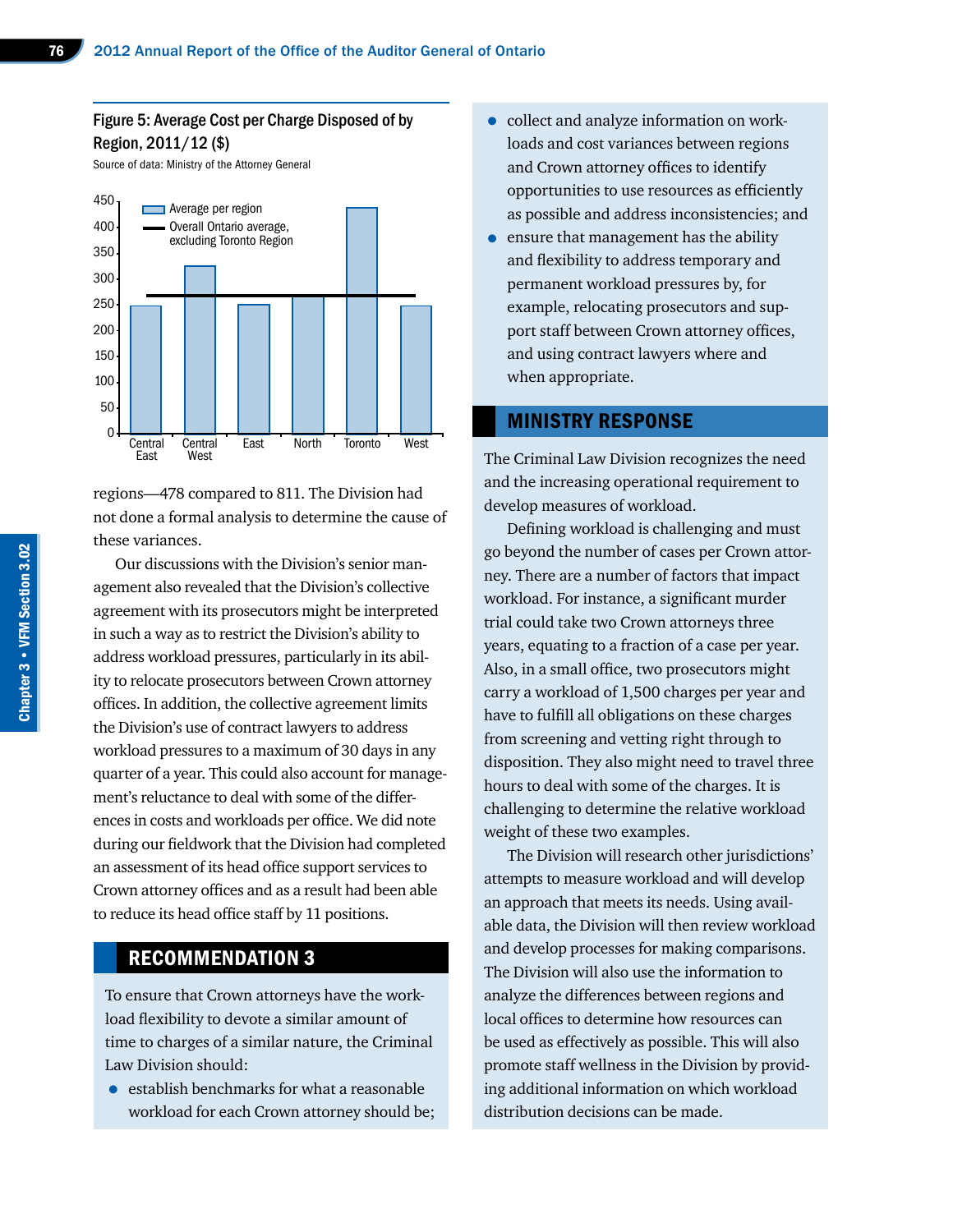#### QUALITY ASSURANCE

The Division's management style provides regular feedback and support from senior Crown attorneys to prosecutors through ongoing collaboration. However, the Division does not periodically review a sample of the work done by each of its Crown attorneys, particularly its more than 750 assistant Crown attorneys, to assess whether they generally meet expectations and professional and divisional standards. We were advised that the criminal justice system itself acts as an external quality control measure, in that the work of prosecutors is reviewed by police, judges and defence counsel during each case they prosecute. However, senior Crown attorneys who oversee other prosecutors generally get information on the quality of the work done in court by their staff prosecutors only when they are told by court staff, or, periodically, when prosecutors observe colleagues' court proceedings when they happen to be in the same courtroom.

Without such periodic spot checks, divisional management faces a challenge in its bid to ensure that high-quality prosecutorial services are consistently delivered across the province. Periodic reviews would help to identify whether case files are acted on in a timely manner, whether professional standards are met, whether policies for bail and charge screening are complied with, and whether efficiency-increasing initiatives such as diversion programs are used appropriately and consistently.

Crown attorneys have prosecutorial independence in their decision-making, but they are accountable for carrying out the policy direction set out in the Divisional Crown Policy Manual. The manual is a compilation of prosecution policies, detailed legal advice, and practice memoranda and guidelines intended to provide a consistent approach to prosecutions across the province. For instance, the manual addresses procedural policies on charge screening, providing disclosure, dealing with victims and sentencing, as well as accepted practice for specific types of prosecutions, including Aboriginal

justice, child abuse, impaired driving and matters under the *Youth Criminal Justice Act*.

Our review of case files at the 11 Crown attorney offices we visited showed a number of inconsistent practices. For instance, ownership and custody of closed case files was handled inconsistently, a number of files we requested could not be located, and standardized forms, such as for charge screening, were either missing or not used by the Crown attorney office. There were also no standards for recording decisions and events, which were therefore inconsistently recorded, both in different offices and within the same office.

In addition, Crown attorney offices have their own management-oversight processes, supplemented by employee performance evaluations done semi-annually by the local senior Crown attorney. However, these evaluations did not include a review of any recent files the prosecutor had completed. Including a spot check of a sample of files as part of the employee evaluation process would also communicate the importance of documenting compliance with Division standards.

We did note certain circumstances where case files were reviewed by senior Crown attorneys, but these processes were ad hoc and were not based on any comprehensive or formal checklist to assess compliance to professional and divisional standards. For instance, quality of case work will be assessed if an appeal is granted by a court, which occurs in less than one-quarter of 1% of all closed cases. In addition, we noted that the Division had initiated a good practice of periodically reviewing some high-profile cases processed by the Major Case Management and Guns and Gangs units of the Division to assess processes or practices that worked well and what could be improved.

From our research, we learned that one other province does reviews of prosecutors' case files and that the federal prosecutors recently initiated a pilot project to do so. In addition, we noted that the Crown Prosecution Service of England and Wales (CPS) had a robust, publicly reported quality assurance program for assessing its work. The CPS's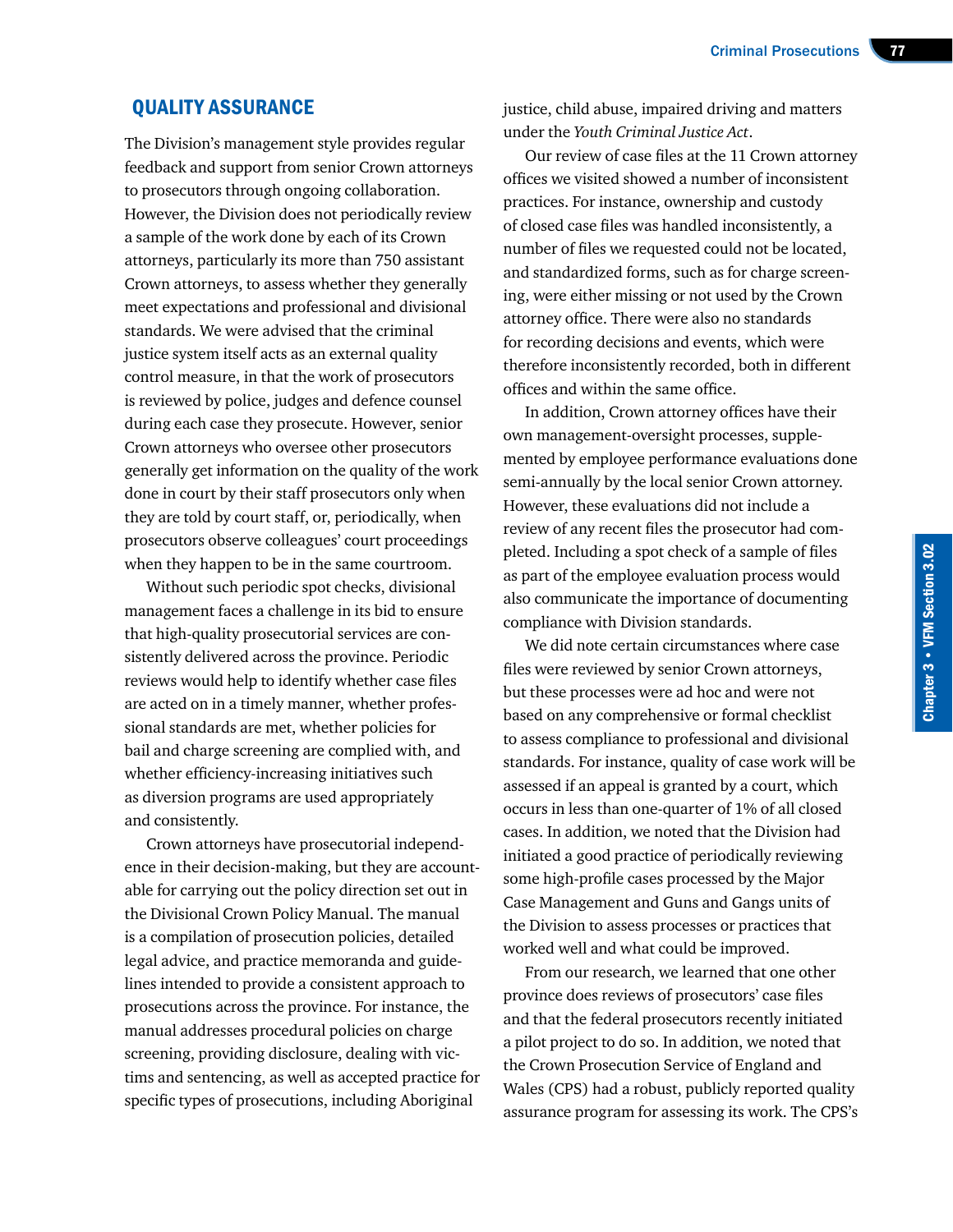program included assessing case work on closed files against the CPS's core quality standards and the code setting out what their prosecutors do, how they make decisions, and the level of service they commit to in key aspects of their work. In its most recent assessment of more than 10,000 closed case files, the CPS found that 78% of commitments in the case files were fully met, 11.5% partially met and 10.5% not met.

#### RECOMMENDATION 4

To ensure that regional and division management have adequate assurance that cases are prosecuted in a consistent, timely and effective manner that meets expected standards, the Criminal Law Division should perform a periodic, objective review of a sample of files from each Crown attorney relating to the prosecutions each one handled during the year.

#### MINISTRY RESPONSE

The Criminal Law Division will compile a list of practices to advance the leadership's commitment to reinvigorate the performance planning and feedback process, including more meaningful feedback that differentiates performance, attendance by the supervising Crown attorney during proceedings and spot-checking files. This information will supplement existing quality control practices with respect to periodic review of files. Consultations with the supervising Crown attorneys will occur prior to implementation of items on the list. In doing so, the Division anticipates that it will be able to ensure the continued development of its workforce and to allow decision-makers to enhance consistency in how files are prosecuted on a local, regional and provincial level. Although these practices have existed in local offices for some time, the Division will benefit from a more consistent approach across all offices.

#### CROWN MANAGEMENT INFORMATION SYSTEM

Many Crown prosecution services—for example, Manitoba in 1999, British Columbia in 2002 and the Public Prosecution Service of Canada in 2002 have moved to electronic systems that essentially manage and track cases and how resources are used to prosecute those cases.

Ontario Crown attorney offices still rely largely on paper-based manual processes to manage their workload. As of the end of our fieldwork in July 2012, the Division's project to implement an electronic case management system, known as the Crown Management Information System (CMIS), was significantly delayed and projected to be over budget.

The original business case for CMIS was submitted to Treasury Board for approval in December 2006 and estimated that the project would cost \$7.9 million and be completed by March 2010. CMIS would allow the Division's 54 Crown attorney offices to receive, track, store, modify and share electronic documents; and to automate several processes, including scheduling, criminal case management and business intelligence. In addition, the new system would allow the Division to receive electronic documents from police forces, including Crown briefs and pre-trial disclosure documents. The Ministry's Justice Technology Service unit was to work with the Division to provide the information technology expertise and manage the project.

In 2010, the Division engaged a consultant to assess why the CMIS project had been delayed. The consultant recommended that the Division put together a dedicated project team, including specialists in change management, communications and implementation management. It also recommended that the software application that was originally chosen for the project be replaced with more robust, vendor-supported, user-friendly software. The project completion date was extended to March 2012, and the Ministry established a new project team.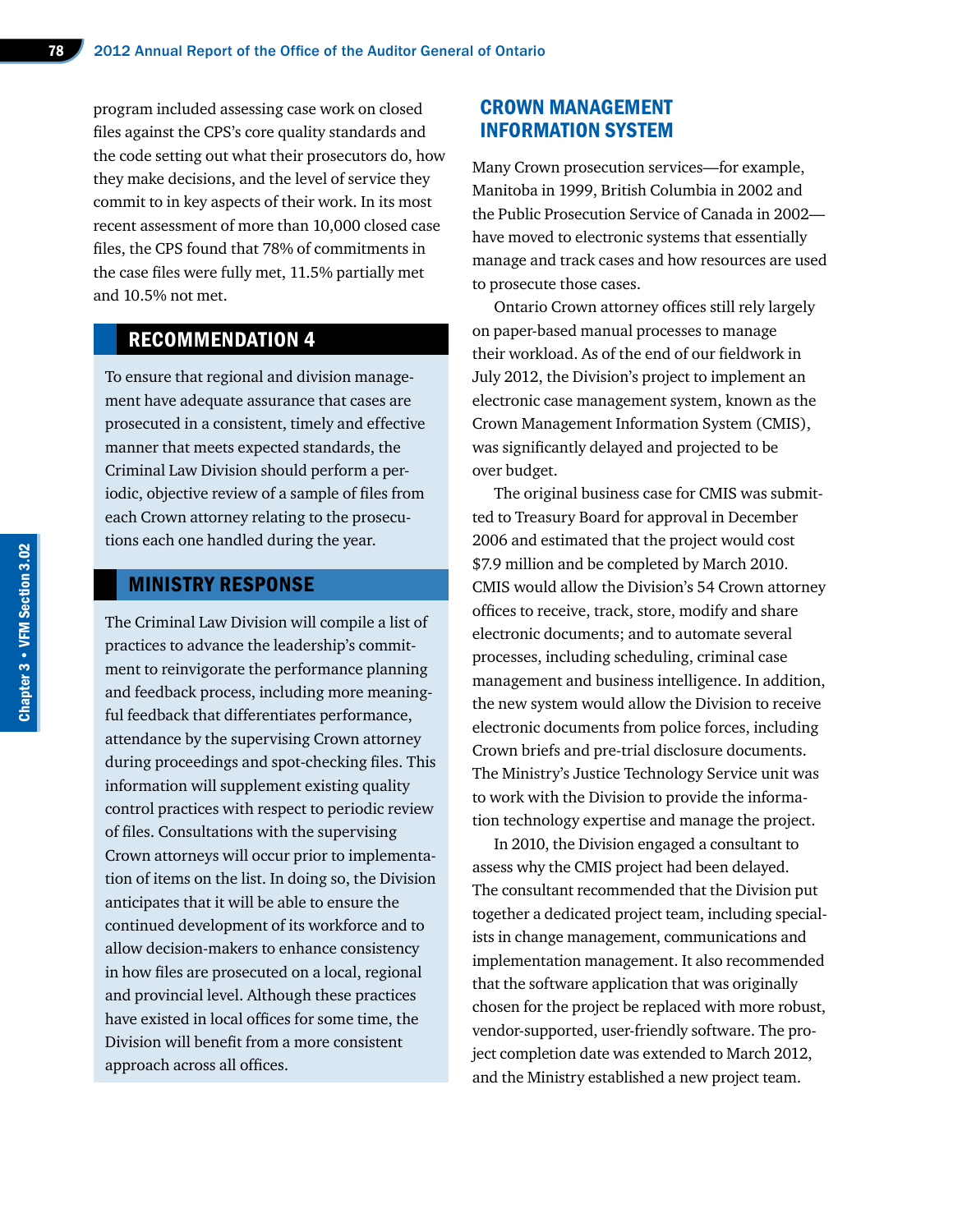By September 2011, the new project team leader reported that the project was delayed again. In November 2011, the Ministry developed a new tentative strategy under which an additional three years would be required to complete the project, making the projected completion date March 2015, at a revised projected cost of \$11.5 million. As a result, it was decided in May 2012 that the project would be reviewed by the Ministry's internal auditors.

In its June 2012 report, the Ministry's internal auditors raised a number of concerns with respect to the management of this project. The internal auditors also noted that IT consultants hired to develop CMIS, at a cost so far of \$1.3 million, were not managed effectively and that billings were based on time spent rather than meeting project deliverables and outcomes.

In addition to the internal auditor's findings on project delays, we questioned why a totally new project was initiated and developed without more carefully considering the systems already in use in other provinces and the cost and time savings that could be achieved by using an already proven system. We noted that, although the Ministry did research existing systems in 2005, it did not pursue, for example, working with Manitoba's system, which we observed has useful features for tracking cases and workloads, something that would address many of the concerns we have raised in this report regarding the Division's lacking information on its operations (although Manitoba's system does not electronically store case documents, which is a feature the Division has specified for its new system). We were advised that Alberta's new case management system will be modelled on Manitoba's system, which was provided to Alberta at a cost of \$1. Alberta plans to enhance the system to electronically store case documents. Manitoba's agreement with Alberta requires that Alberta provide Manitoba with any modifications and enhancements to the case management system, which we consider to be a beneficial collaborative arrangement for both parties.

As of July 2012, CMIS was still underway, and a total of approximately \$5.2 million had been spent. The Ministry will need to seek Treasury Board's approval should it revise its budget and timeline to complete the project.

#### RECOMMENDATION 5

To ensure that the paper-intensive processes currently used by the Criminal Law Division are replaced with an electronic case-management system to better manage and track prosecutions and staff resources, the Ministry of the Attorney General should significantly strengthen project management to mitigate the challenges posed by its Crown Management Information System (CMIS). In addition, the Ministry should formally evaluate existing case-management systems in other jurisdictions to identify any potential for achieving savings and shortening the time to get the required system in place.

#### MINISTRY RESPONSE

The Criminal Law Division agrees with the Auditor's recommendation that having a robust information management system in place will enhance the Division's capacity to more effectively and efficiently prosecute cases and use resources. The Division has already taken steps to enhance its project management and oversight of the CMIS project. Rather than implement the tentative \$11.5 million strategy, the Division is now evaluating existing case management systems from other jurisdictions, as well as systems used by police forces, and will continue to do so. Specifically, systems will be re-examined with a view to establishing specific components of a system rather than continue to seek one ideal system for Ontario's prosecution service. For example, the Division is currently re-examining Manitoba's case management system to determine if it could meet some of Ontario's needs.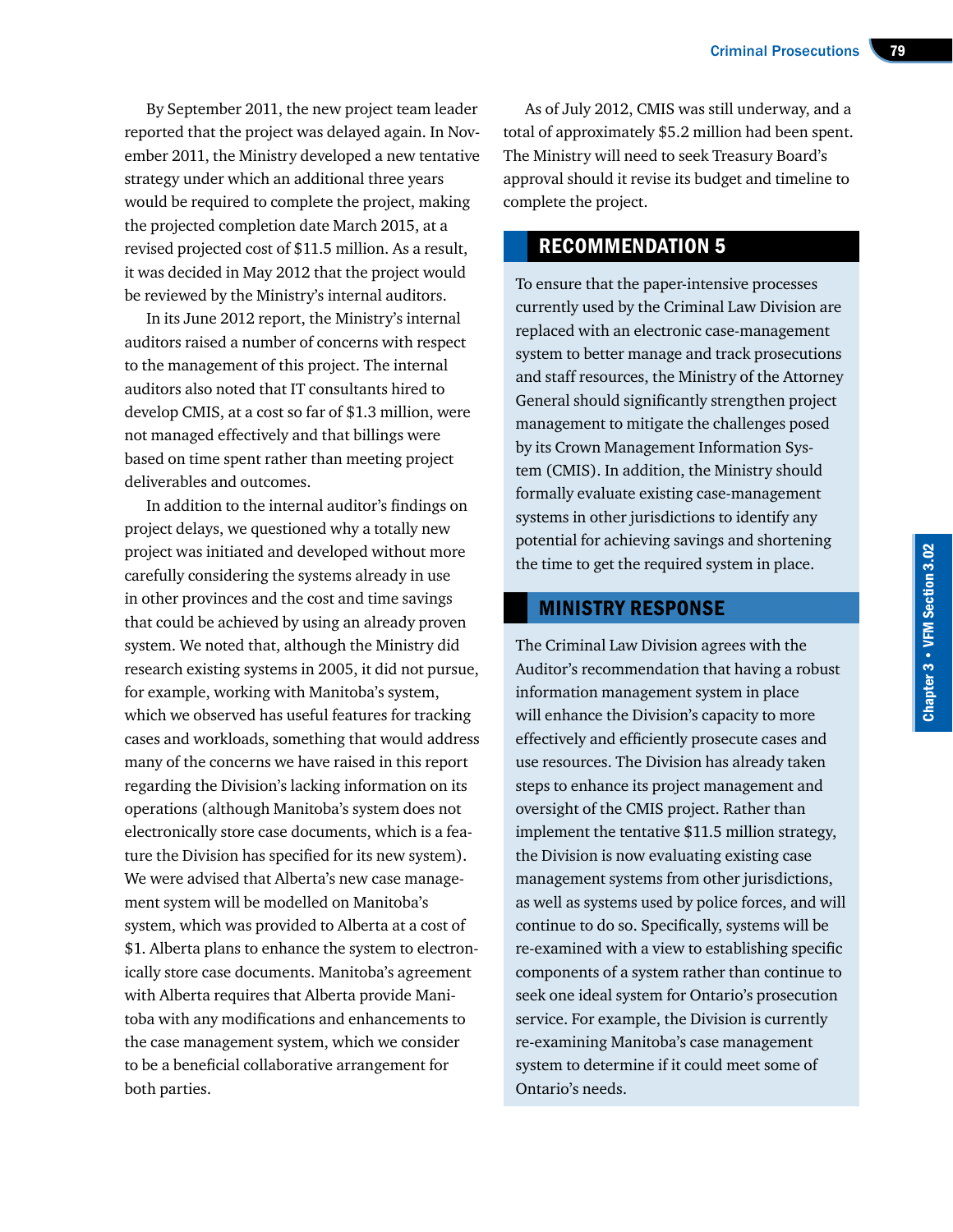#### PERFORMANCE MEASUREMENT AND PUBLIC REPORTING

We found the Ministry does not, in any substantive way, measure or report on the performance of the Criminal Law Division. In fact, the Ministry makes no mention of the Division in its annual reporting.

As we have noted throughout this report, the Division collects little data of its own. For example, the Division does not currently have performance indicators for Crown attorneys' workloads, charges disposed of per Crown attorney, cost per case, average cost of trial resolution, and prosecution outcomes such as conviction rates and use of court diversion programs. It also does not track certain key prosecutorial outcomes, such as trial collapse rates, rates of withdrawal of charges, the number of stays and adjournments, crimes committed by accused persons on bail release, and witness attendance rates.

A number of other jurisdictions we researched, including British Columbia, Manitoba, the Public Prosecution Service of Canada, and the Crown Prosecution Service of England and Wales (CPS) did measure and report on their results. For instance, British Columbia's Prosecution Service publicly reports a strategic plan, which includes its priorities and major projects, and timelines for their implementation. CPS also reports extensively on its business planning and performance management, and analyzes its efforts to meet strategic goals. It reports on criminal case outcomes for each of its districts, witness attendance rates and average costs per case.

In its annual report, the Alberta justice ministry reports on the public perception of fairness in its prosecution service—that is, the percentage of Albertans who agree that the Alberta justice ministry provides fair and impartial service in prosecuting people charged with crimes.

Jurisdictions such as the United Kingdom and the United States report on prosecutors' success rates in obtaining convictions, but we acknowledge that this is not common practice in Canada. Division staff and prosecutors in other Canadian jurisdictions told us that the idea of measuring "success" by computing and emphasizing conviction rates was not consistent with what has been established as the Crown attorney's role: to simply lay out the facts and let a judge and/or jury decide innocence or guilt. However, this view does not take into account the fact that Crown attorneys make decisions on whether or not to prosecute based on what they consider the likelihood of conviction. For instance, dramatically high conviction rates might indicate undue conservatism in proceeding to trial with charges, while low rates might indicate the need for increased senior level oversight and guidance.

As noted earlier, Statistics Canada data shows that Ontario achieved the lowest proportion of guilty verdicts in adult criminal cases among Canadian jurisdictions in 2010/11, as well as the highest proportion of cases in which charges were stayed or withdrawn. Without further analysis, these statistics could mean that, overall, Ontario Crown attorneys are not as successful as prosecutors in other provinces. On the other hand, they could indicate that Ontario successfully re-directs a higher proportion of cases away from courts and to its diversion programs and achieves lowercost solutions for cases involving relatively minor charges. Without analyzing the reasons for these variances, the Division and the Ministry cannot make an informed judgment on issues such as these. We were advised that the Ministry also does not compare key performance measures with other provinces because there have not been successful collaborative efforts among the various prosecution services to identify appropriate, consistent and meaningful performance measures.

#### RECOMMENDATION 6

Particularly given the importance of the Criminal Law Division to the mandate of the Ministry of the Attorney General, the Ministry should develop performance indicators specifically for the Division, and should publicly report on the